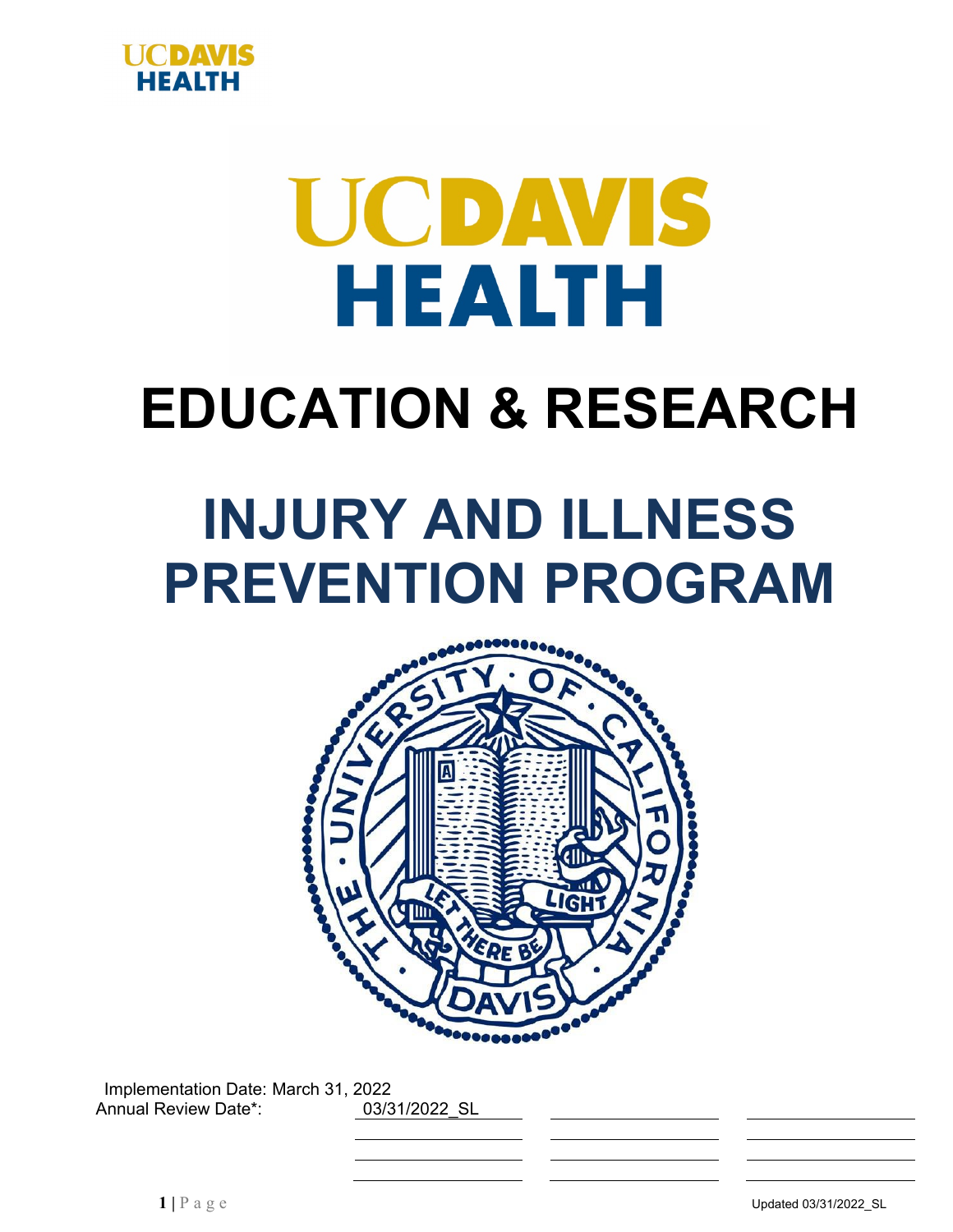

# **SCHOOLS OF HEALTH EDUCATION & RESEARCH**

# **INJURY AND ILLNESS PREVENTION PROGRAM**

This Injury and Illness Prevention Program has been prepared by the University of California, SCHOOLS OF HEALTH department(s) in accordance with:

UC Davis Policy & Procedure Manual Section 290-15: Safety Management Program) **<http://manuals.ucdavis.edu/PPM/290/290-15.pdf>**

And

California Code of Regulations Title 8, Section 3203 (8 CCR, Section 3203). **https:/[/www.dir.ca.gov/title8/3203.html](http://www.dir.ca.gov/title8/3203.html)**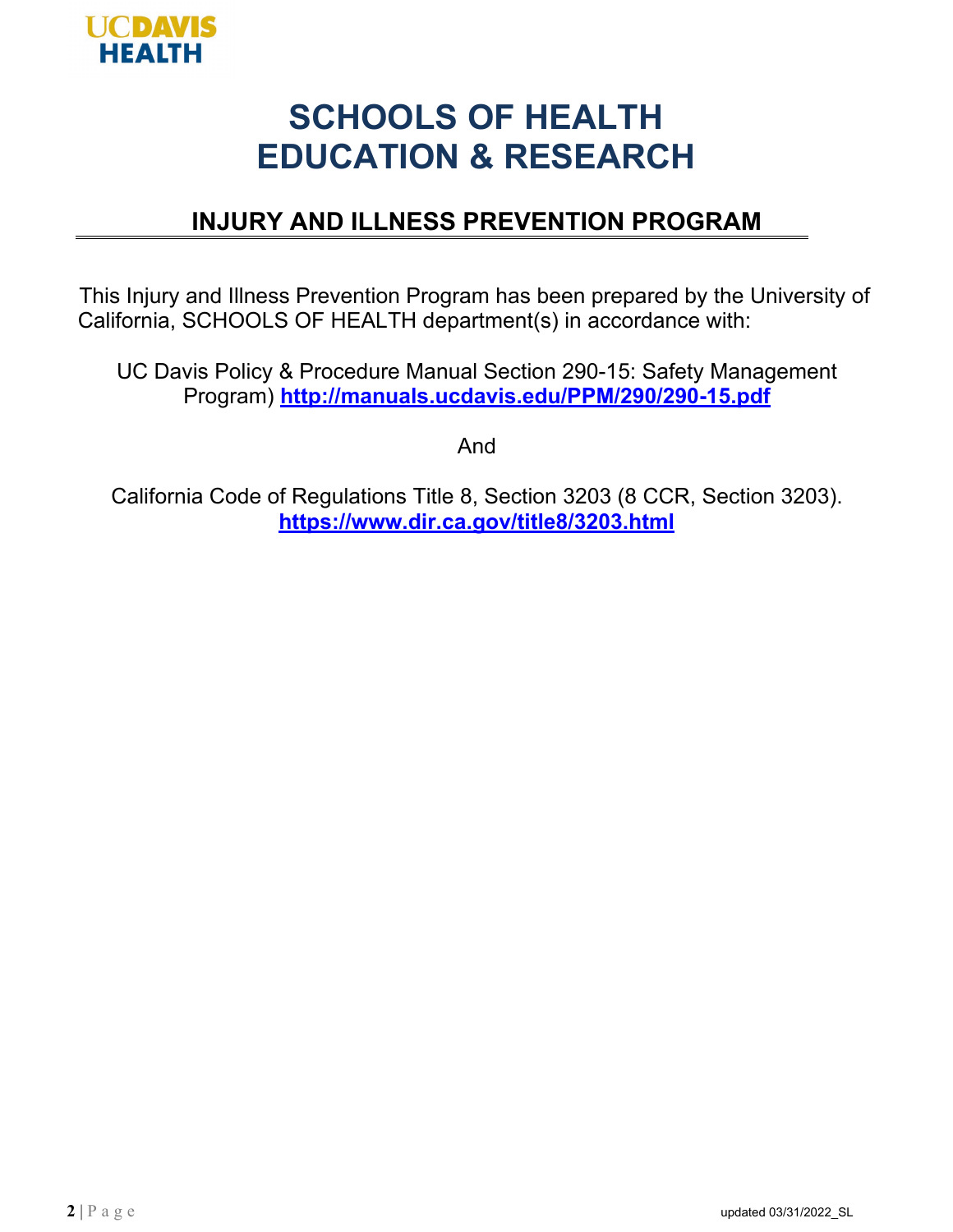

# **SCHOOLS OF HEALTH EDUCATION & RESEARCH INJURY AND ILLNESS PREVENTION PROGRAM**

#### **TABLE OF CONTENTS**

- **I. Department Information**
- **II. Authorities and Responsible Parties**
- **III. System of Communications**
- **IV. System for Assuring Employee Compliance with Safe Work Practices**
- **V. Hazard Identification, Evaluation, and Inspection**
- **VI. Accident Protocol and Reporting**
- **VII. Hazard Correction**
- **VIII. Health and Safety Training**
- **IX. Recordkeeping and Documentation**
- **X. Resources**
- **XI. Additional Department Resources**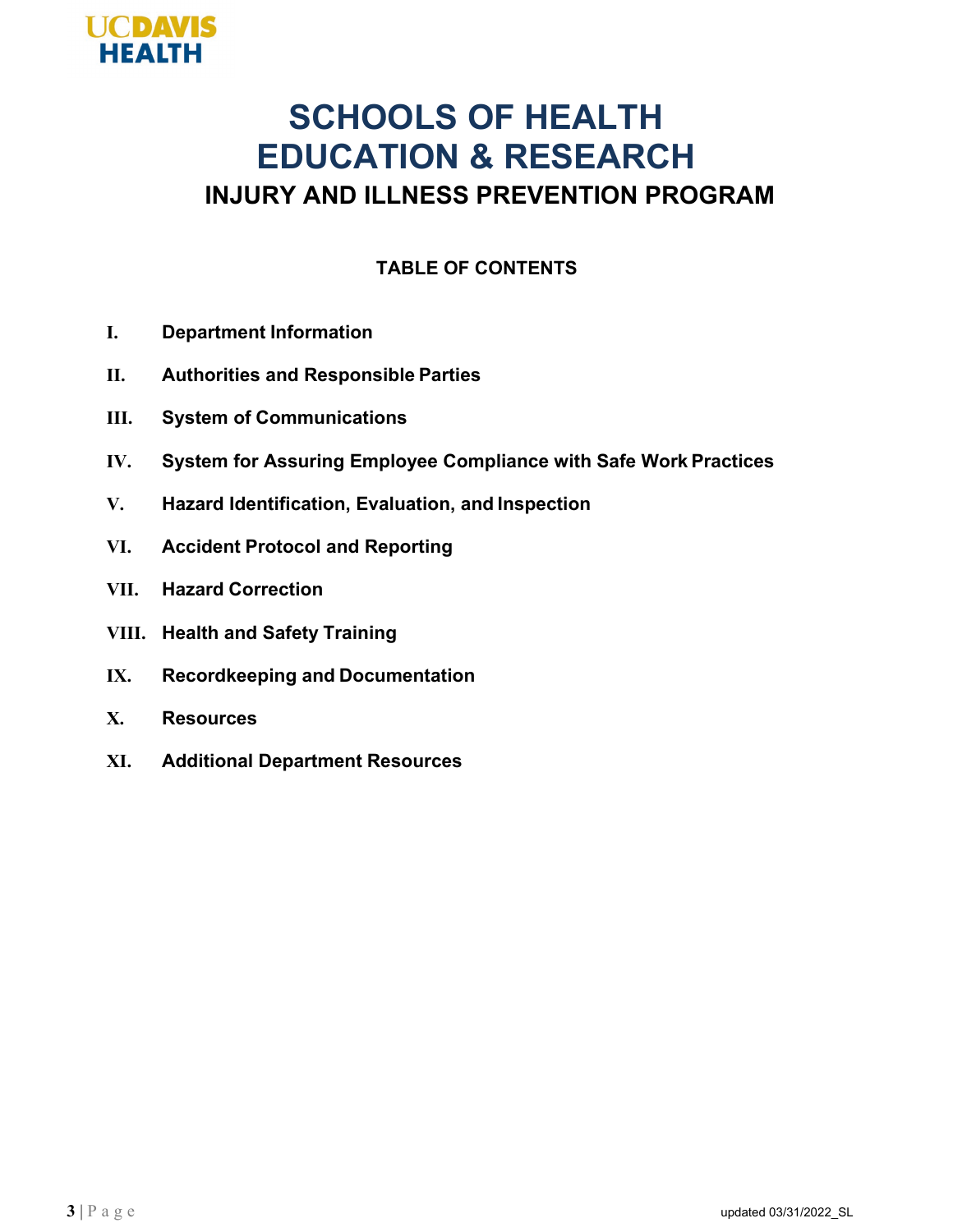# **UCDAVIS**<br>HEALTH

# **I. Department Information**

| <b>Department Name:</b> | See attached form |
|-------------------------|-------------------|
| Department Location(s): | See attached form |
| Department Chairperson: | See attached form |
| Department CAO/MSO:     | See attached form |

#### **Department Safety Officer(s):**

| Steve Libertini (Sacramento Campus) | Telephone Number: | 916-460-1259 |
|-------------------------------------|-------------------|--------------|
| Brett Smith (Davis Campus)          | Telephone Number: | 530-752-9996 |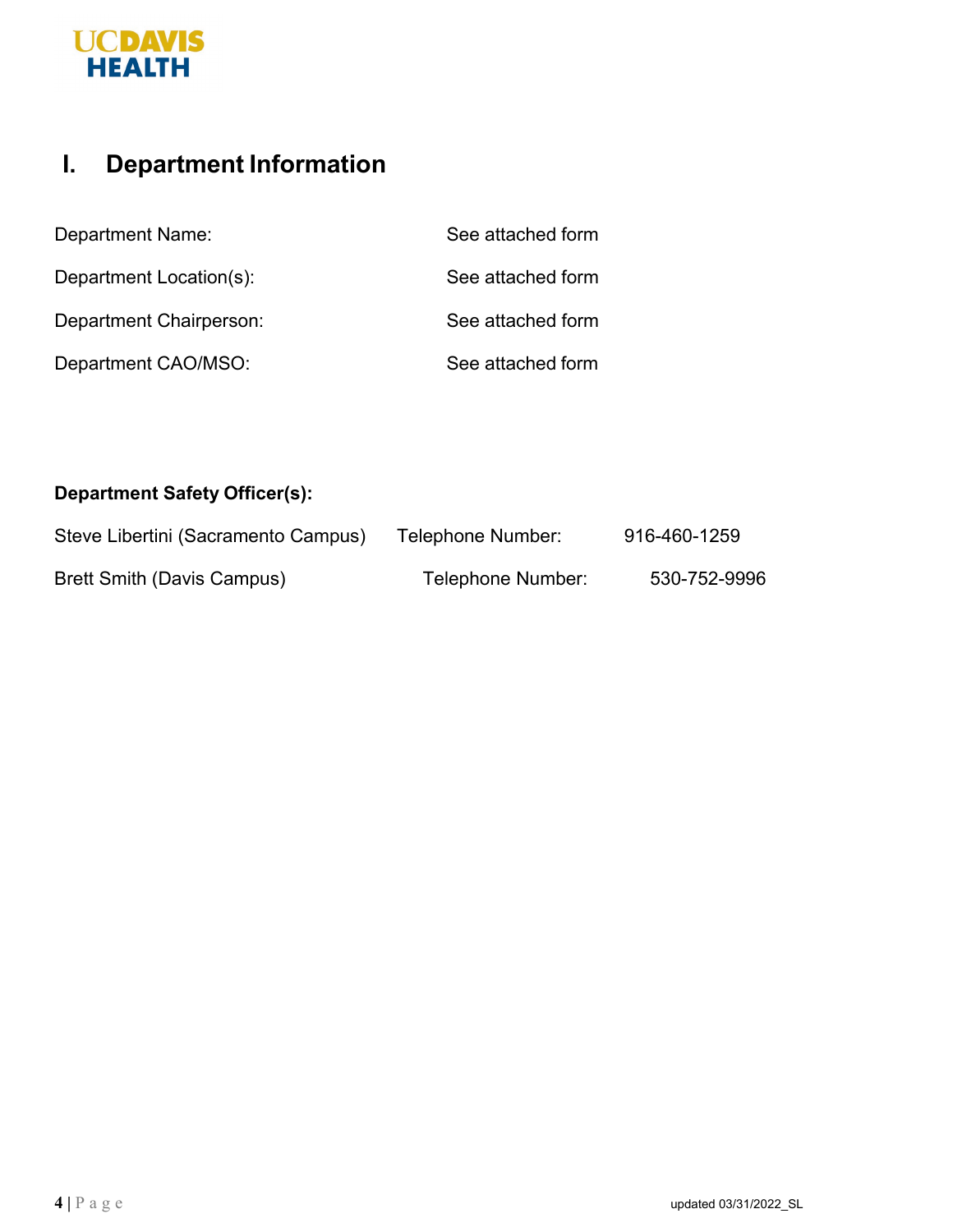

#### **Buildings Occupied by Department(s)**

#### **1. UCD – DAVIS CAMPUS RESEARCH BUILDINGS:**

- **GENOME BUILDING AND SCIENCE FACILITY (GBSF)**
- **TUPPER HALL (MS1-A)**
- **SURGE I/III**
- **HICKEY GYM**
- **MED: NEUROSCIENCE**
- **CENTER FOR HEALTH & ENVIRONMENT (CHE)**
- **CENTER FOR COMPARATIVE MEDICINE (CCM)**
- **CALIFORNIA NATIONAL PRIMATE RESEARCH CENTER (CNPRC)**

#### **2. UCD – SACRAMENTO CAMPUS RESEARCH BUILDINGS:**

- **RESEARCH I**
- **RESEARCH II**
- **RESEARCH III**
- **M.I.N.D. INSTITUTE WET LAB**
- **SHRINER'S HOSPITAL (6TH FLOOR)**
- **CANCER CENTER IMAGING RESEARCH CENTER**
- **OAK PARK RESEARCH BUILDING (OPRB)**
- **INSTITUTE FOR REGENERATIVE CURES (IRC)**
- **FSSB ANATOMY TEACHING LABORATORY**
- **SACRAMENTO COUNTY CORONERS DONATED BODY PROGRAM**
- **VA HOSPITAL (MATHER)**
- **TICON I BUILDING**
- **EDUCATION BUILDING/CENTER FOR HEALTH AND TECHNOLOGY**
- **CLINICAL AND TRANSLATIONAL SCIENCE CENTER (CTSC)**
- **PATIENT SUPPORT SERVICE BUILDING (PSSB)**
- **ADMINISTRATIVE SUPPORT BUILDING**
- **CYPRESS BUILDING SUITE D**
- **CANNERY BUSINESS PARK**
- **PATHOLOGY BUILDING**
- **GRANGE**
- **BEHAVIORAL HEALTH CENTER**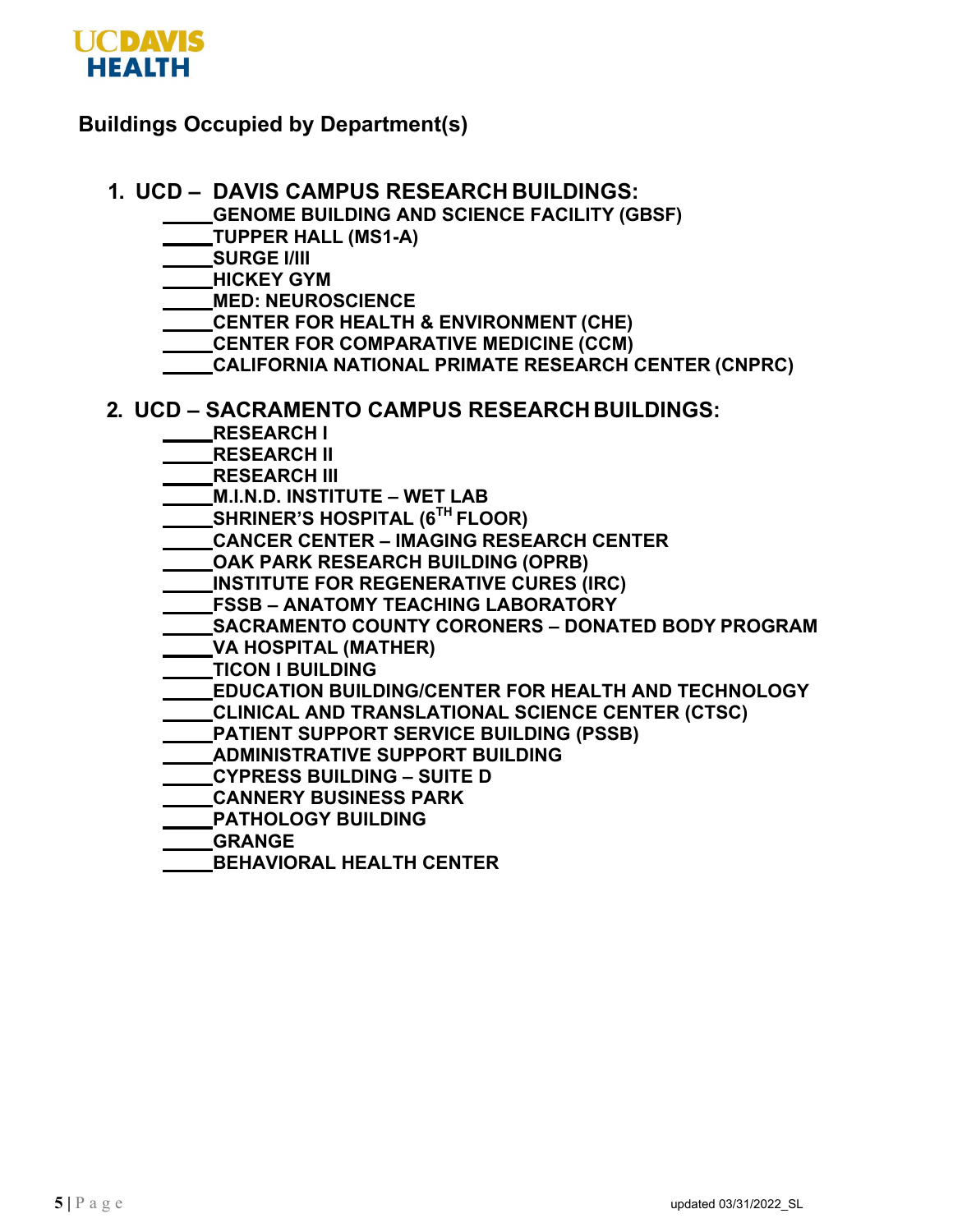

## **II. Authorities and ResponsibleParties**

The authority and responsibility for the implementation and maintenance of the Injury and Illness Prevention Program (IIPP) is in accordance with University Policy (UCD Policy & Procedure Manual Section 290-15: Safety Management Program) and California Code of Regulations (8 CCR, Section 3203) and is held by the following individuals:

#### 1. Name: **Anuurad Erdembileg**

#### Title: **SOM Assistant Dean for Research**

Authority: Authority and responsibility for ensuring implementation of this IIPP

Signature: Chypag Date: 04/12/2022

Additionally, all Principal Investigators and supervisors are responsible for the implementation and enforcement of this IIPP in their areas of responsibility in accordance with University Policy (UCD Policy & Procedure Manual Section 290-15: Safety Management Program).

Department heads appoint the department/unit safety coordinator(s) to assist as described in UCD Policy & Procedure Manual Section 290-15: Safety Management Program.

- 1. Name: Steve Libertini
	- Title: Safety Officer for School of Medicine, Sacramento Campus
- 2. Name: Brett Smith
	- Title: Safety Officer for School of Medicine and Genome Center, Davis Campus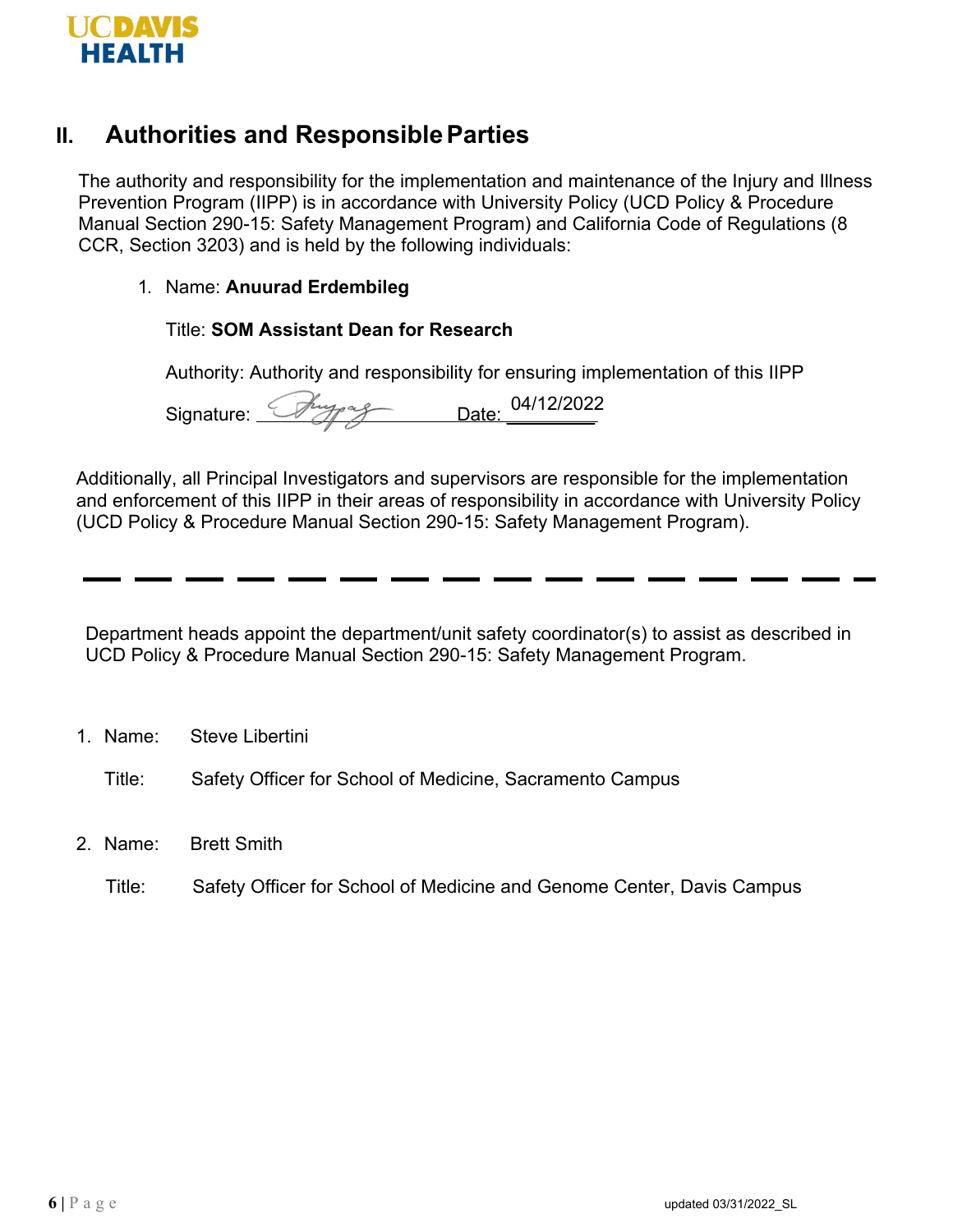

# **III. System of Communications**

1. Effective communications with Research & Education employees have been established using the following methods:

Standard Operating Procedures Material Safety Data Sheets Monthly Dept. Operations Meetings Internal Media (Department Intranet) EH&S Safety Nets Training videos Safety **Newsletter Handouts** Building Evacuation Plan E-mail Posters and warning labels Job Safety Analysis – Initial Hire Job Safety Analysis – Annual

Review Other (list):

- [INITIAL "IN PERSON" RESEARCH & EDUCATION SAFETY](https://ucdavis.app.box.com/s/x0q2bwycvtp8tyt79x4yj8ozylit6opn) ORIENTATION AND [TRAINING.](https://ucdavis.app.box.com/s/x0q2bwycvtp8tyt79x4yj8ozylit6opn)
- [ANNUAL REFRESHER RESEARCH & EDUCATION SPECIFIC](https://health.ucdavis.edu/medresearch/safety/Documents/7.2_Annual_Safety_Training_Summary.pdf) SAFETY  [TRAINING.](https://health.ucdavis.edu/medresearch/safety/Documents/7.2_Annual_Safety_Training_Summary.pdf)
- 2. Employees are encouraged to report any potential health and safety hazard that may exist in the workplace using the procedure outlined here: [https://safetyservices.ucdavis.edu/report-concern.](https://safetyservices.ucdavis.edu/report-concern) **Hazard Alert Forms (Appendix A)** are also available to employees for this purpose. Forms are to be placed in the Safety Coordinator's departmental mail box. Employees have the option to remain anonymous when making a report.
- **3.** Employees have been advised of adherence to safe work practices and the proper use of required personal protective equipment. Conformance will be reinforced by discipline for non-compliance in accordance with University policy UC Procedure 62 - Personnel Policies for Staff Members, Corrective Action <http://policy.ucop.edu/doc/4010411/PPSM-62>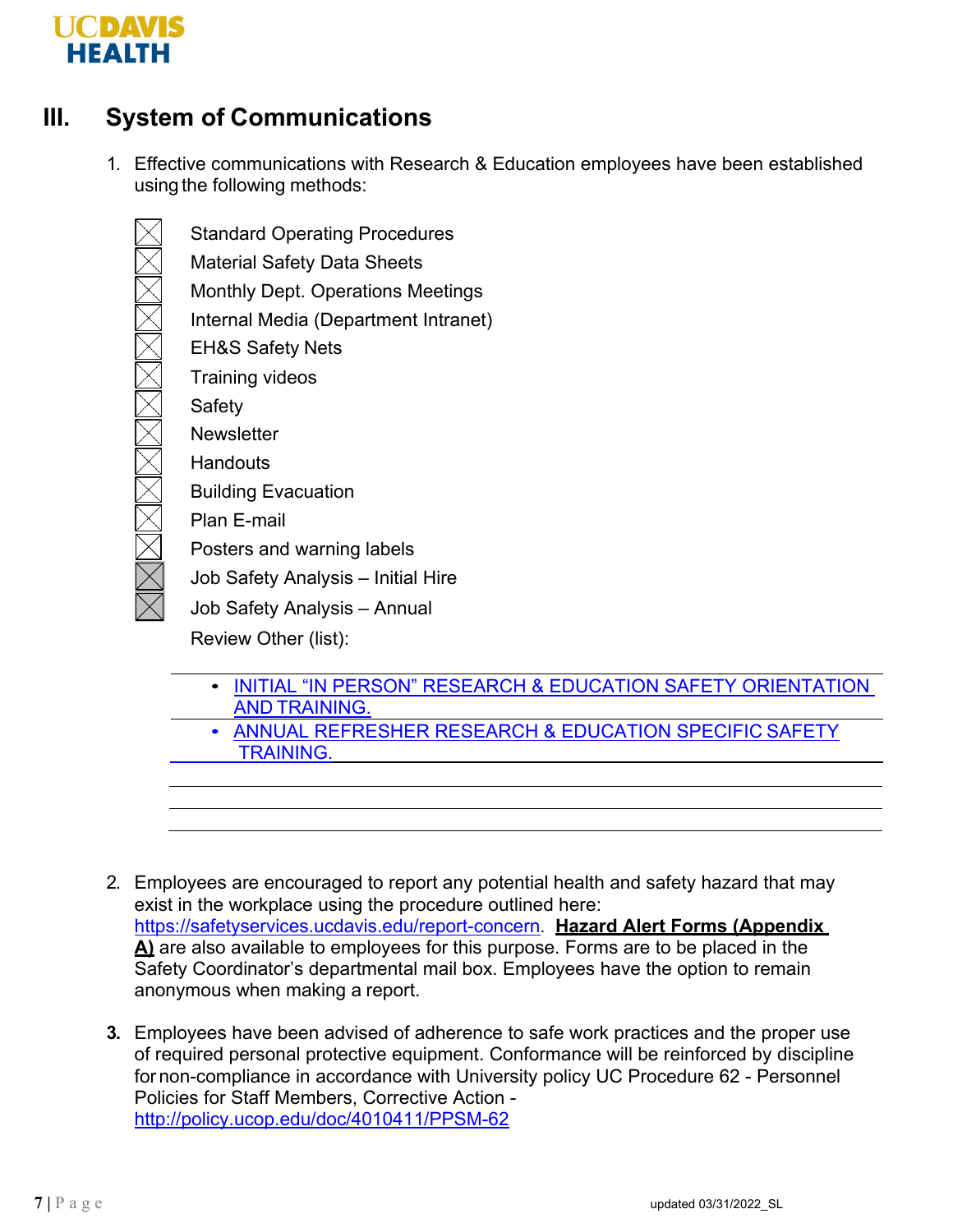

# **IV. System for Assuring Employee Compliance with Safe Work Practices**

As stated in Section III, employees have been advised of adherence to safe work practices and the proper use of required personal protective equipment. Conformance will be reinforced by discipline for non-compliance in accordance with University policy UC Procedure 62 - Personnel Policies for Staff Members, Corrective Action **<http://policy.ucop.edu/doc/4010411/PPSM-62>**

The following methods are used to reinforce conformance with this program:

- 1. Distribution of Policies
- 2. Training Programs
- 3. Safety Performance Evaluations

Performance evaluations at all levels must include an assessment of the individual's commitment to and performance of the accident prevention requirements of his/her position. The following are examples of factors considered when evaluating an employee's safety performance.

- a. Adherence to defined safety practices.
- b. Use of provided safety equipment.
- c. Reporting unsafe acts, conditions, and equipment.
- d. Offering suggestions for solutions to safety problems.
- e. Planning work to include checking safety of equipment and procedures before starting.
- f. Early reporting of illness or injury that may arise as a result of the job.
- g. Providing support to safety programs.
- 4. Statement of non-compliance will be placed in performance evaluations if employee neglects to follow proper safety procedures, and documented records are on file that clearly indicate training was provided for the specific topic, and that the employee understood the training and potential hazards.
- 5. Corrective action for non-compliance will take place when documentation exists that proper training was provided, the employee understood the training, and the employee knowingly neglected to follow proper safety procedures. The four types of corrective action that can be used are written warning, corrective salary decrease, suspension and demotion.
- 6. Additional Department Method(s) listed below: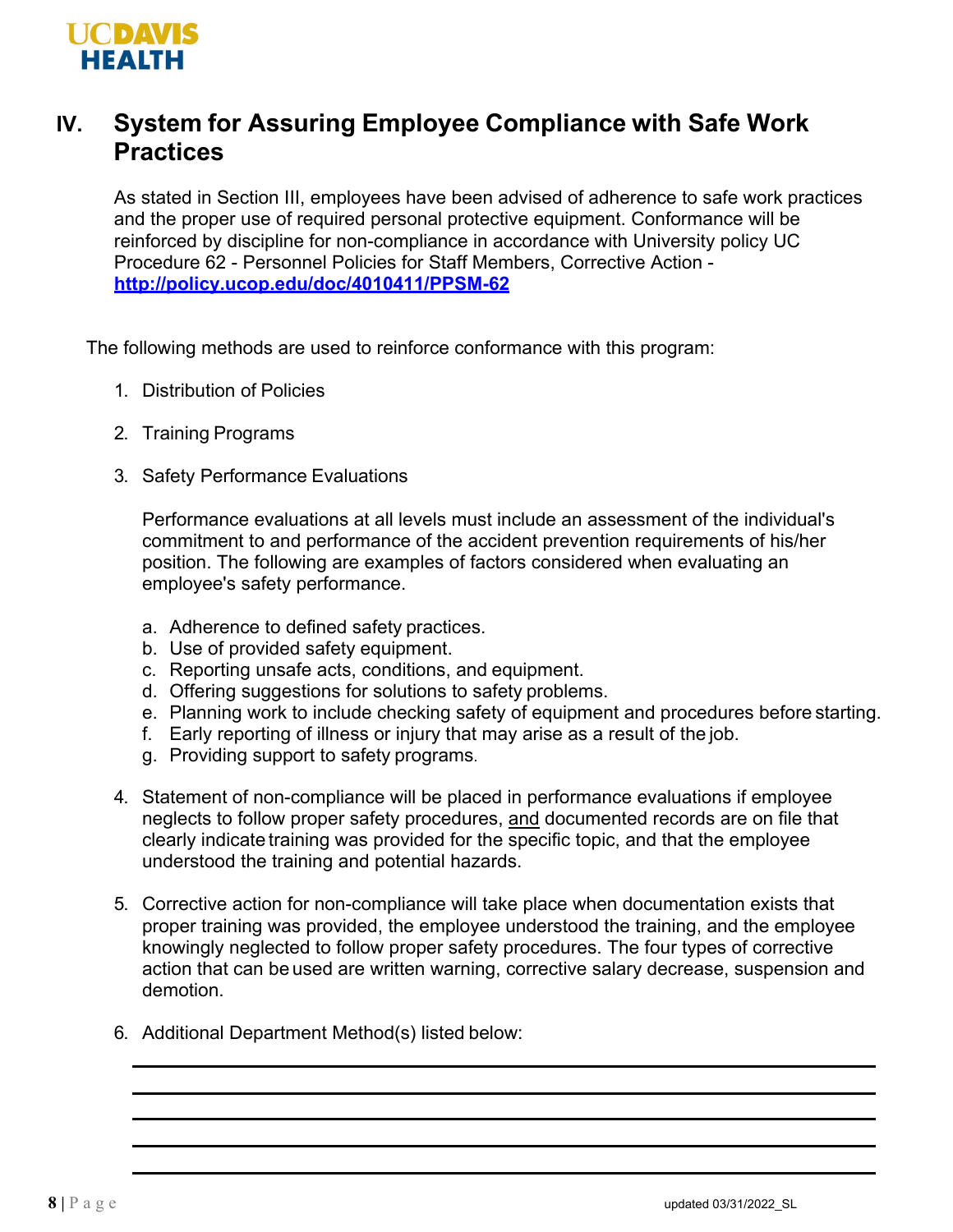

## **V. Hazard Identification, Evaluation, and Inspection**

Job Hazard Analyses and worksite inspections have been established to identify and evaluate occupational safety and health hazards.

#### 1. **Job Safety Analysis**:

Job Safety Analysis (JSA) identifies and evaluates individual employee work functions, potential health or injury hazards, and specifies appropriate safe practices, personal protective equipment, and tools/equipment. JSA's have been completed for the following job categories:

- A. JSA ANIMAL HANDLERS
- B. JSA CLINICAL WORKERS
- C. JSA FIELD RESEARCHERS
- D. JSA RESEARCH LABORATORIES
- E. JSA OFFICE/COMPUTER WORKERS

The following resources are available for assistance in completing JSA's:

- Laboratory personnel, please refer to the [Laboratory Hazard Assessment Tool](https://safetyservices.ucdavis.edu/article/hazard-assessment-tool)
- Non-Laboratory personnel, please refer to the [JSA/PPE Certification Forms](https://safetyservices.ucdavis.edu/article/injury-illness-prevention-program-iipp#NonLabJSA)

Template **Job Safety Analyses** are located in **Appendix B**. Please add additional work specific JSA if not included within the template. Completed Job Safety Analyses should be kept on file in the **PI or department-specific Safety Binder or in the online Laboratory Hazard Assessment Tool**.

#### **2. Worksite Inspections**

Worksite inspections are conducted to identify and evaluate potential hazards. Types of worksite inspections include both periodic scheduled worksite inspections as well as those required for accident investigations, injury and illness cases, and unusual occurrences. Inspections are conducted at the following worksites:

| Location:  | <b>SCHOOLS OF HEALTH</b><br><b>EDUCATION &amp; RESEARCH</b>                                                                                                  |
|------------|--------------------------------------------------------------------------------------------------------------------------------------------------------------|
| Frequency: | <b>ANNUAL</b>                                                                                                                                                |
|            | Responsible Person: SCHOOLS OF HEALTH - DEPARTMENT<br><b>EDUCATION &amp; RESEARCH</b>                                                                        |
|            | Records Location: SCHOOLS OF HEALTH - DEPARTMENT SAFETY BINDER<br><b>EDUCATION &amp; RESEARCH or RISK AND SAFETY</b><br><b>SOLUTIONS ONLINE INSPECT TOOL</b> |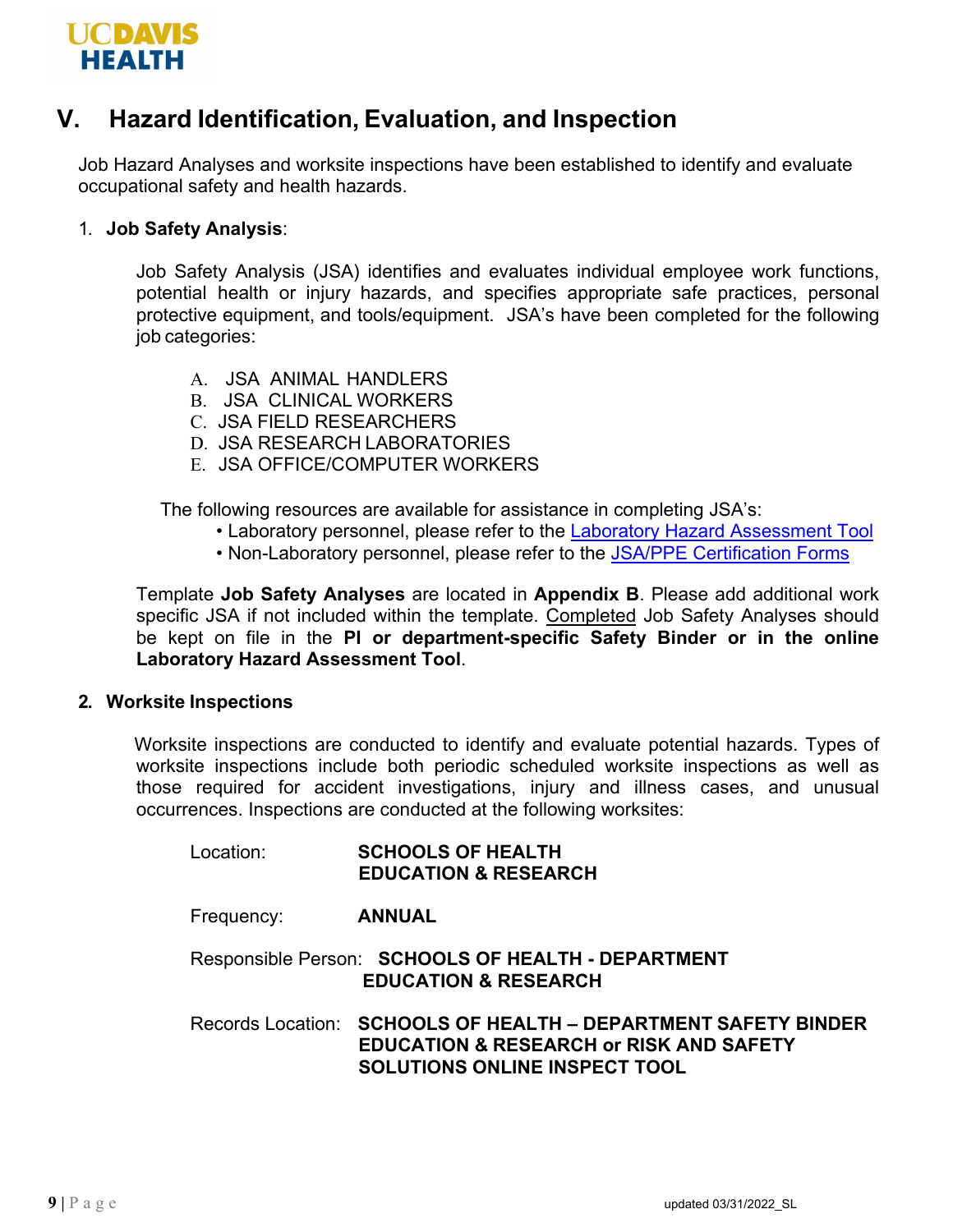

Template **Worksite Inspection Forms** are located in **Appendix C1 (general office) and C2 (laboratory)**. Completed Worksite Inspection Forms are to be kept on file in the department's **IIPP Safety Binder or as part of the Risk and Safety Solutions Online Inspect Tool.**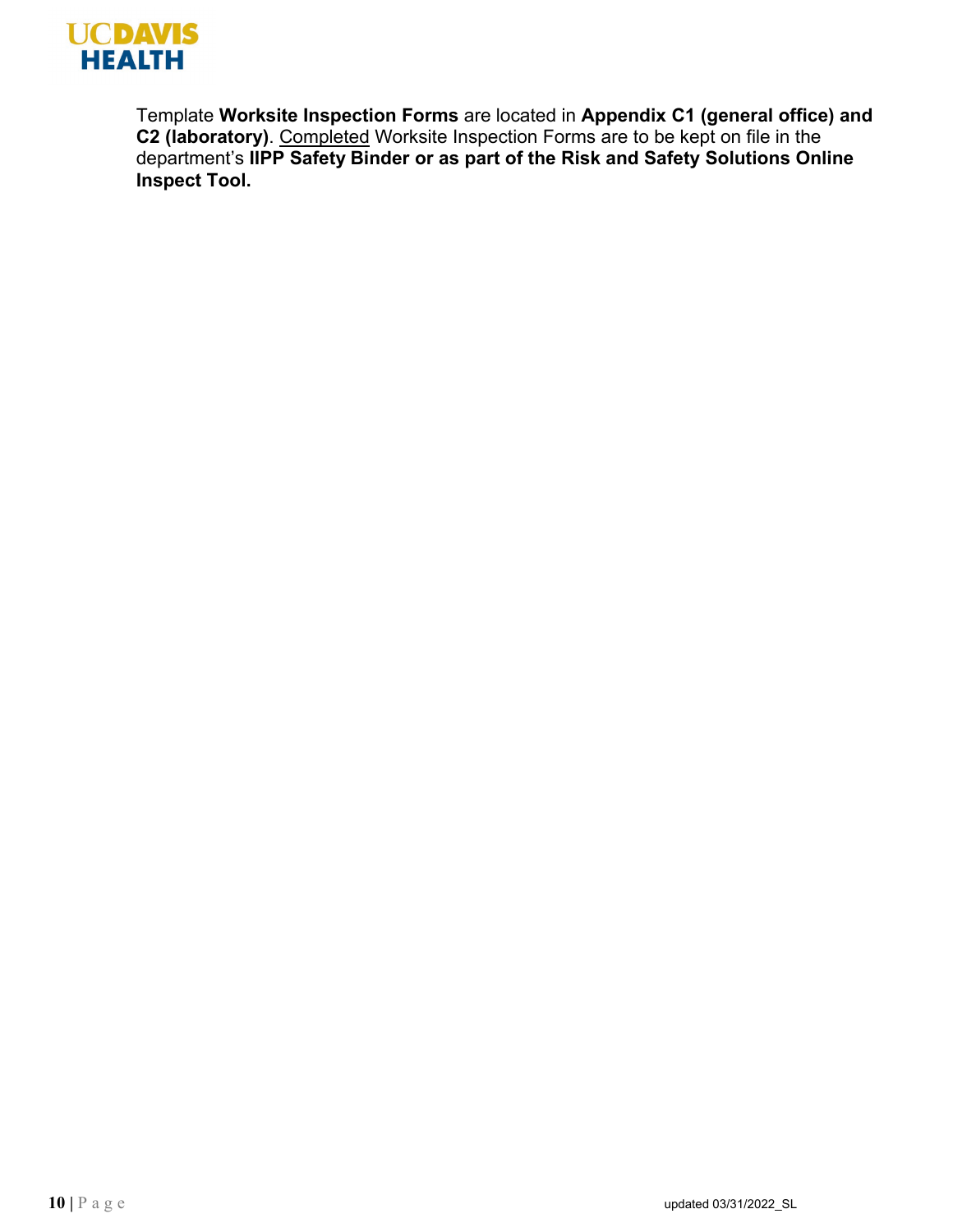

# **VI. Accident Protocol, Reporting and Investigation**

University Policy requires that work-related injuries and illnesses be reported to Workers' Compensation within 24 hours of occurrence and state regulation requires all accidents be investigated.

Schools of Health – Education & Research employees and volunteers will immediately notify their supervisor when occupationally-related injuries and illnesses occur, or when employees or volunteers first become aware of such problems.

**UC Davis Paid Employees located on the Davis Campus** are to seek medical treatment through UCD Occupational Health Services (530-752-6051) located in the Cowell Building (California Ave/ Regan Hall Cir) during business hours (8am-5pm). After hours, employees should seek medical treatment at Davis Urgent Care (4515 Fermi Place, 530-759-9110) *5pm-8pm weekdays, 8am-8pm weekends*. If Davis Urgent Care is closed, go to the Sutter Davis Hospital Emergency Room (530-757- 5111). Further injury reporting procedure details can be found here:

[https://safetyservices.ucdavis.edu/units/risk-management-services/workers-compensation/injury](https://safetyservices.ucdavis.edu/units/risk-management-services/workers-compensation/injury-reporting)[reporting](https://safetyservices.ucdavis.edu/units/risk-management-services/workers-compensation/injury-reporting)

**UC Davis Paid Employees located on the UCDH Sacramento Campus** are to seek medical treatment through the UCD Employee Health Services (916-734-3572) located in the Cypress Building (2221 Stockton Boulevard) during business hours (7am-3pm). After hours, employees should seek medical treatment at Mercy Medical Group Urgent Care (916-733-3377) *3pm-7pm weekdays, 8am-4pm weekends*. The UCDMC Emergency Room (916-734-3183) should be used for emergencies only.

**Volunteers (including Visiting Researchers and Students not paid by UCD)** are to seek medical treatment from their primary care physician. UCD students additionally may seek medical treatment at Student Health Services (530-752-2349) on La Rue Ave in Davis during business hours.

- 1. **Emergency Assistance**: If needing 9-1-1 assistance:
	- Call 9-1-1 dispatch and follow instruction given by 9-1-1 operator
	- Provide building and room location
	- Incident description (laceration, chest pains, chemical exposure, etc.)
- 2. **Supervisors** will investigate all accidents, injuries, occupational illnesses, and near-miss incidents to identify the causal factors or attendant hazards. Appropriate repairs or procedural changes will be implemented promptly to mitigate the hazards implicated in these events.
- 3. For any occupational related injury or illness, the [UCD Employer First Report \(EFR\)](https://ehs.ucop.edu/efr/home) must be completed online to record pertinent information and retain a copy to serve as documentation. This report can be completed by the employee's supervisor, lab manager, Department Safety Coordinator, or other individual familiar with the incident. [http://safetyservices.ucdavis.edu/article/injury-reporting](http://safetyservices.ucdavis.edu/article/injury-reporting-procedure)[procedure.](http://safetyservices.ucdavis.edu/article/injury-reporting-procedure)
- 4. UCD paid employees must also complete the workers compensation claim form [DWC1](https://ucdavis.app.box.com/s/ngsmmxl7tso6e1d8ijb6jhiugt288w5b) and scan and email to Workers Compensation at [hs-workerscompergo@ou.ad3.ucdavis.edu.](mailto:hs-workerscompergo@ou.ad3.ucdavis.edu)
- 5. **Note: For paid employees,** serious occupational injuries, illnesses, or exposures must be reported to Cal/OSHA by a UCD EH&S representative **within eight hours** after they have become known to the supervisor. These include injuries/illnesses/exposures that cause permanent disfigurement or require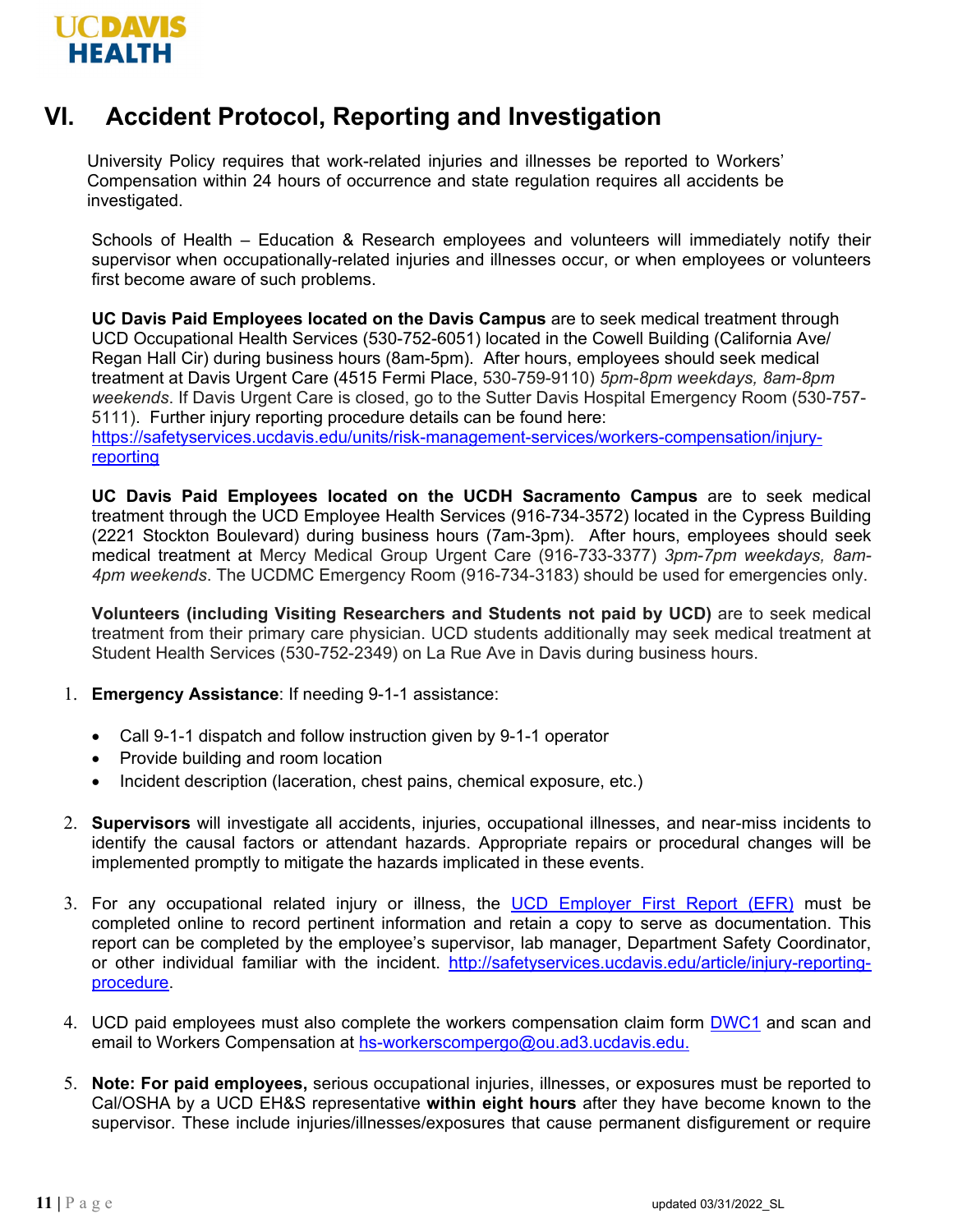

hospitalization for a period in excess of 24 hours. Please refer to **EH&S SafetyNet #121** for OSHA notification instructions.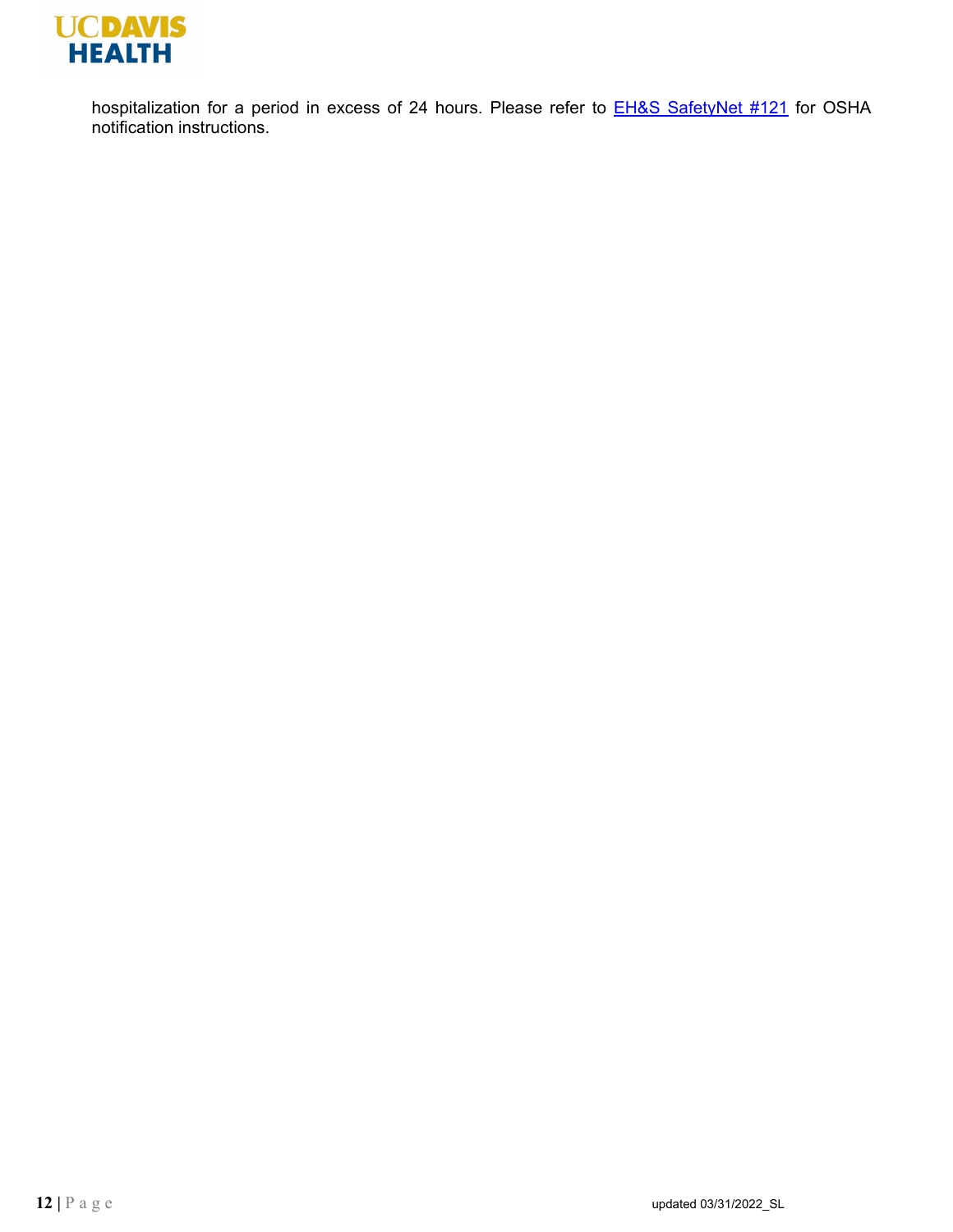

### **VII. Hazard Correction**

Hazards discovered either as a result of a scheduled periodic inspection or during normal operations must be corrected by the supervisor in control of the work area, or by cooperation between the department in control of the work area and the supervisor of the employees working in that area. Supervisors of affected employees are expected to correct unsafe conditions as quickly as possible after discovery of a hazard, based on the severity of the hazard.

Specific procedures that can be used to correct hazards include, but are not limited to, the following:

- Tagging unsafe equipment "**Do Not Use Until Repaired**," and providing a list of alternatives for employees to use until the equipment is repaired.
- Stopping unsafe work practices and providing retraining on proper procedures before work resumes.
- Reinforcing and explaining the need for proper personal protective equipment and ensuring its availability.
- Barricading areas that have chemical spills or other hazards and reporting the hazardous conditions to appropriate parties.

Supervisors should use the **Hazard Alert/Correction Report – Appendix E** to document corrective actions, including projected and actual completion dates.

If an imminent hazard exists, work in the area must cease, and the appropriate supervisor must be contacted immediately. If the hazard cannot be immediately corrected without endangering employees or property, all personnel need to leave the area except those qualified and necessary to correct the condition. These qualified individuals will be equipped with necessary safeguards before addressing the situation.

• Additional Department Procedure(s) listed below: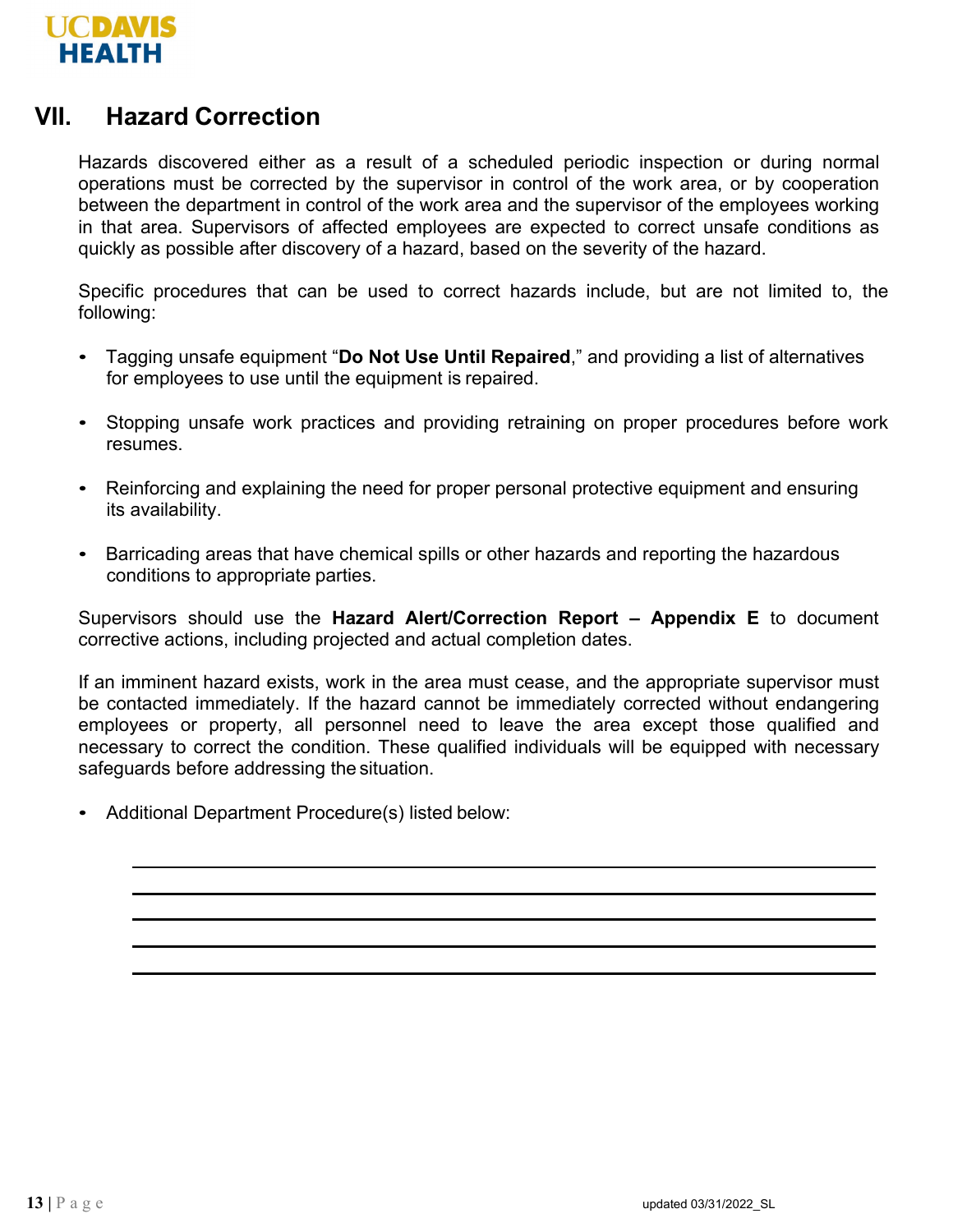

# **VIII. Health and Safety Training**

Health and safety training, covering both general work practices and job-specific hazard training is the responsibility of the **PRINCIPAL INVESTIGATOR** and immediate Supervisor(s) as applicable to the following criteria:

- 1. Supervisors are provided with training to become familiar with the safety and health hazards to which employees under their immediate direction and control may be exposed.
- 2. All new employees receive training prior to engaging in responsibilities that pose potential hazard(s).
- 3. All employees given new job assignments receive training on the hazards of their new responsibilities prior to actually assuming those responsibilities.
- 4. Training is provided whenever new substances, processes, procedures or equipment (which represent a new hazard) are introduced to the workplace.
- 5. Whenever the employer is made aware of a new or previously unrecognized hazard, training is provided.

#### The **Safety Training Attendance Record** form is located in **Appendix E**.

### **IX. Recordkeeping and Documentation**

Documents related to the IIPP may be maintained in any of the below locations:

- **1) Laboratory Safety Binder**  Template(s) can be found on the Med: Sponsored Programs Website: **<https://health.ucdavis.edu/medresearch/safety/>**
- **2) Department's IIPP Safety Binder**
- **3) [Risk and Safety Solutions Online Tool](https://ehs.ucop.edu/)**

All Appendix forms below can be found at the Med: Sponsored Programs Website: **<https://health.ucdavis.edu/medresearch/safety/>**

- I. Hazard Alert/Correction Report (Appendix A form) Retain for three (3) years.
- II. Employee Job Safety Analysis forms (Appendix B form) Retain for the duration of each individual's employment.
- III. Worksite Inspection Forms (Appendix C form) Retain for three  $(3)$  years.
- IV. Accident Investigation Forms (Appendix D form) Retain for three (3) years.
- V. Employee Safety Training Attendance Records (Appendix E form) Retain for three (3) years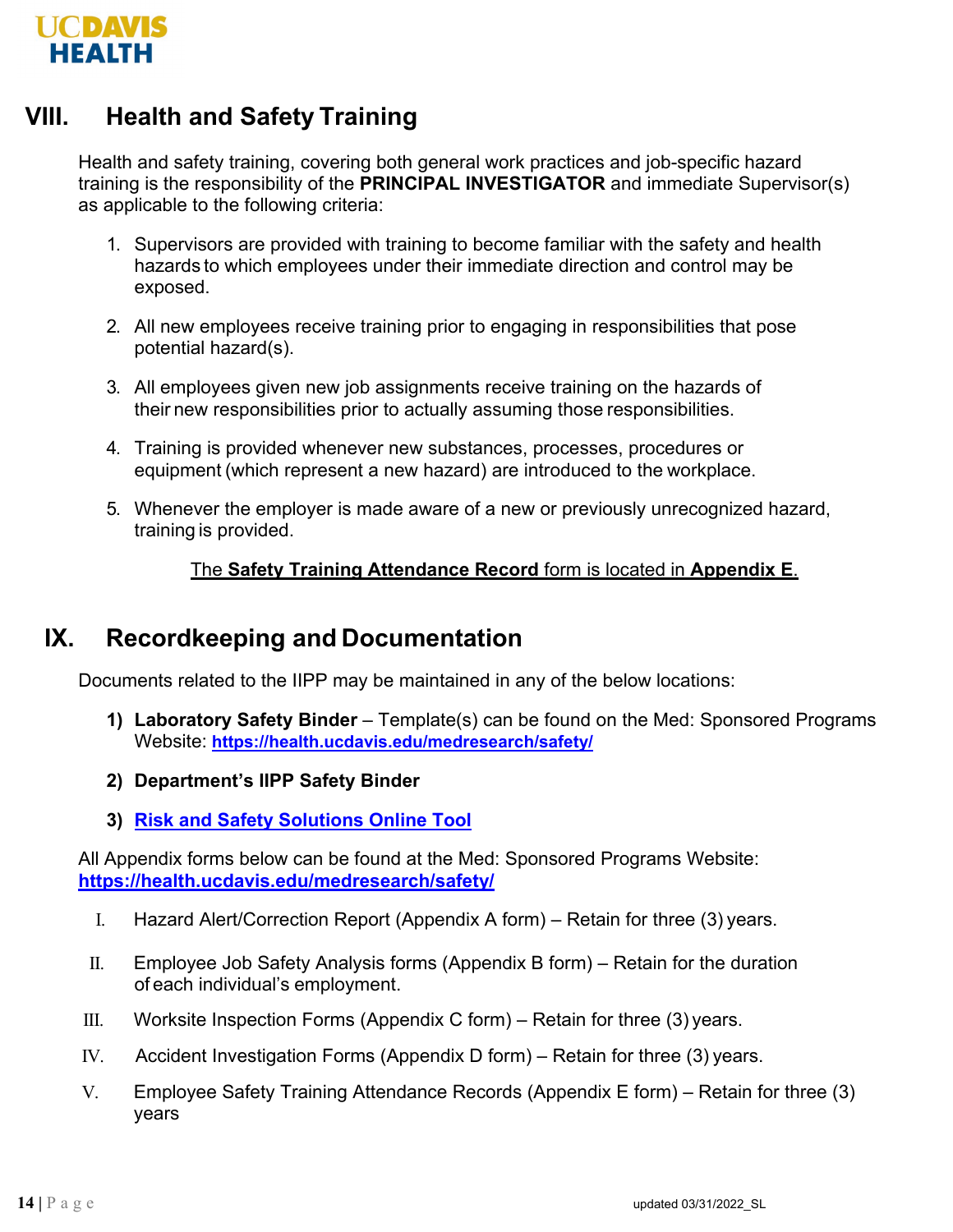

# **X. Resources**

1. University of California Policy on Management of Health, Safety and the Environment:

**[Management of Health, Safety and the Environment](http://policy.ucop.edu/doc/3500506/MgmtHealthSafetyandEnvironment)**

2. UC Davis Policy and Procedure Manual, Safety Management Program: **<http://manuals.ucdavis.edu/PPM/290/290-15.pdf>**

**3.** California Code of Regulations Title 8, Section 3203, Injury and Illness Prevention Program: **<http://www.dir.ca.gov/title8/3203.html>**

4. Personnel Policies for Staff Members, Corrective Action: **<http://policy.ucop.edu/doc/4010411/PPSM-62>**

- 5. UC Davis Safety Services Environmental Health & Safety
	- Programs & Services: **<http://safetyservices.ucdavis.edu/>**
	- Safety Nets:**<https://safetyservices.ucdavis.edu/safetynet>**
	- Safety Data Sheets (M)SDS: **<http://hazard.com/msds/>**
- **6.** UC Davis Health System: **<http://www.ucdmc.ucdavis.edu/welcome/index.html>**
- 7. Mandatory annual training (Joint Commission as part of Emergency Management):

**<http://www.ucdmc.ucdavis.edu/hr/training/requirements.html>**

- Occupational Safety Unit: **<http://intranet.ucdmc.ucdavis.edu/safety/os/index.shtml>**
- Safety Bulletin Board Postings:
	- Cal/OSHA Poster-Health and Safety protection on the Job: **https:[//www.dir.ca.gov/dosh/dosh\\_publications/shpstreng012000.pdf](http://www.dir.ca.gov/dosh/dosh_publications/shpstreng012000.pdf)**
	- Occupational Safety-Material Safety Data Sheets: **<http://intranet.ucdmc.ucdavis.edu/safety/os/msds.shtml>**
	- Workers' Compensation Claim Line: **<http://intranet.ucdmc.ucdavis.edu/safety/os/pdfs/WkrsCompClaimLIne.pdf>**
	- Workers' Compensation-Notice Regarding Industrial Injury: **<http://www.dir.ca.gov/InjuredWorkerGuidebook/InjuredWorkerGuidebook.html>**
- **8.** UC Davis Fire Prevention Services:

Sacramento Campus: **<https://health.ucdavis.edu/fire/>**

Davis Campus: **<https://safetyservices.ucdavis.edu/units/fire-prevention>**